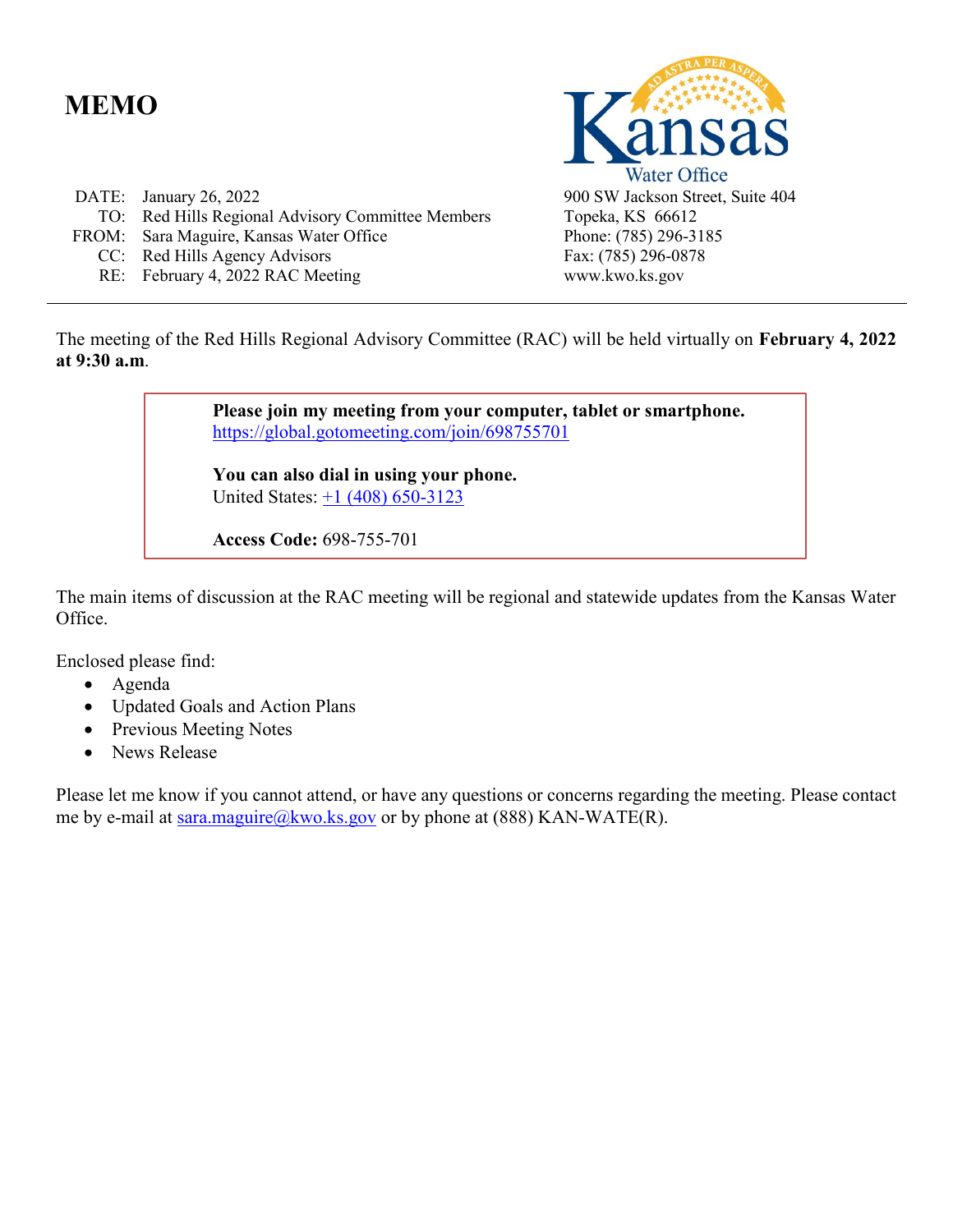**RED HILLS** 



**REGIONAL ADVISORY COMMITTEE MEETING AGENDA**

**DATE:** February 4, 2022

**TIME:** 9:30 am

**LOCATION: Please join my meeting from your computer, tablet or smartphone.**  <https://global.gotomeeting.com/join/698755701>

> **You can also dial in using your phone.** United States: [+1 \(408\) 650-3123](tel:+14086503123,,698755701)

**Access Code:** 698-755-701

## **AGENDA DETAILS**

- **I. Welcome and Roll Call**
- **II. Regional Advisory Committee (RAC) Approval of Agenda**

### **III. Kansas Water Office Updates**

### **a. Statewide issues and updates**

- i. Legislature
- ii. Kansas Water Plan
- iii. Kansas Water Authority meeting (January 26-27 meeting)

### **b. Regional issues and updates**

i. Open discussion from members

### **IV. Regional Activities**

- **a. Produced Water Pilot Update**
- **b. Review Goals and Action Plans**

### **V. Other Business**

- **a. Public comments**
- **b. Questions and Future Issues from RAC Members**
- **c. Future Meetings**
	- i. Red Hills RAC: TBD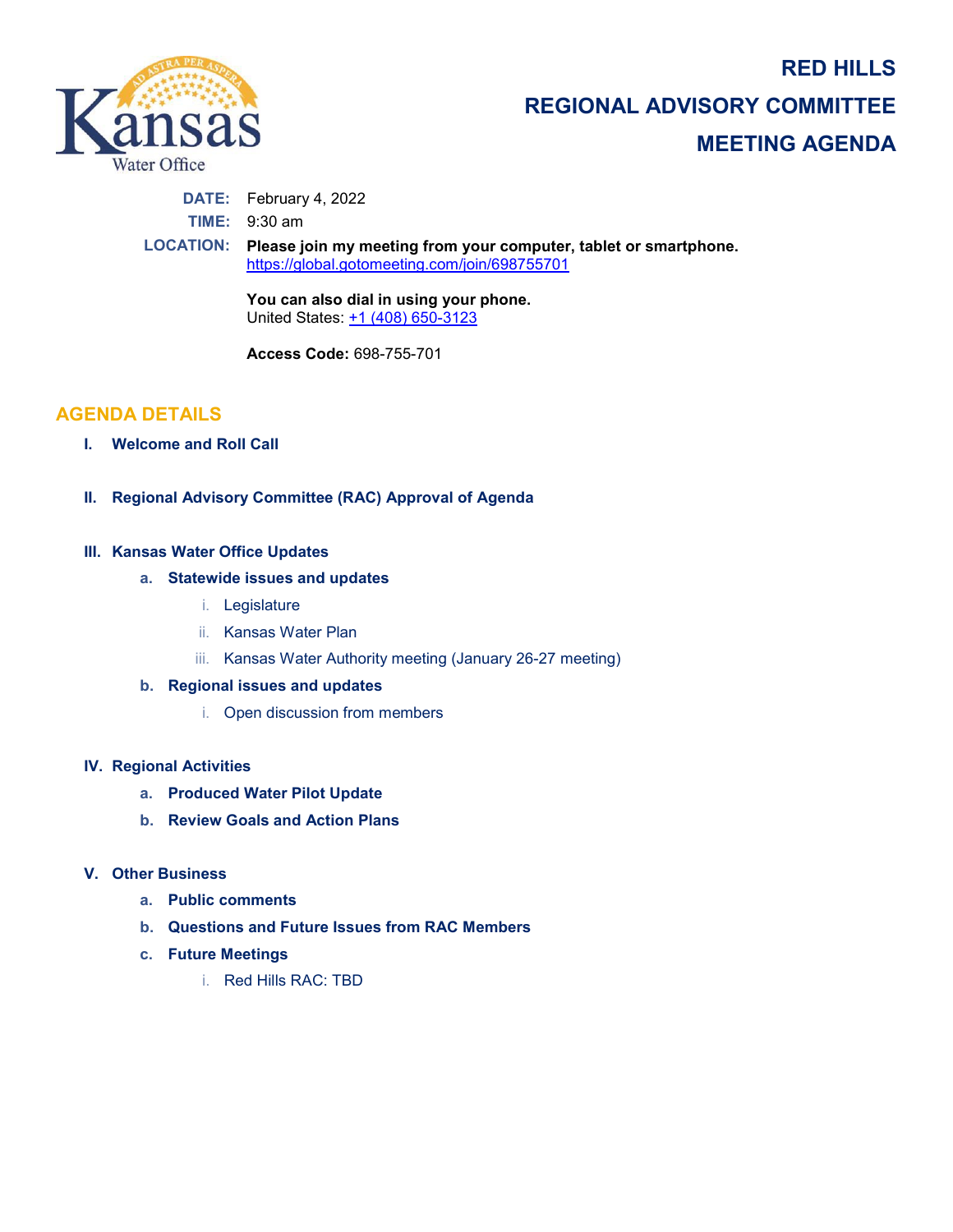

## **Red Hills Regional Advisory Committee Meeting**

1:00 pm July 27, 2021 Remote

#### **Members in Attendance:**

| <b>Name</b>               | <b>City</b>        | Category                       | <b>Present</b> |
|---------------------------|--------------------|--------------------------------|----------------|
| Mark Watts (Chair)        | Medicine Lodge, KS | Industry/Commerce              | Yes            |
| Larry Mangan (Vice-Chair) | Wellington, KS     | Public Water Supply (cc)       | N <sub>0</sub> |
| Suzanne Drouhard          | Danville, KS       | Agriculture 2                  | N <sub>0</sub> |
| Clark Bibb                | Coldwater, KS      | At Large Public West           | N <sub>o</sub> |
| Jim Harden                | Clark County, KS   | At Large Public (cc)           | N <sub>0</sub> |
| Jeff Porter               | Medicine Lodge, KS | <b>Local Government</b>        | Yes            |
| Tom Carr                  | Medicine Lodge, KS | Agriculture (cc)               | Yes            |
| Phil White                | Wellington, KS     | At large Public East           | N <sub>o</sub> |
| Jay Zimmerman             | South Haven, KS    | Conservation /Environment (cc) | N <sub>o</sub> |
| Vacant                    |                    | Fish and Wildlife              |                |
| Vacant                    |                    | Industry/Commerce 2            |                |

#### **Others in Attendance:**

| <b>Name</b>         | <b>Affiliation</b> |
|---------------------|--------------------|
| <b>Brad Johnson</b> | <b>KDHE</b>        |
| Angela Puls         | <b>KDHE</b>        |
| Allison Herring     | <b>KDHE</b>        |
| <b>Steve Frost</b>  | DOC.               |
| Cameron Conant      | <b>DWR</b>         |
| Sara Maguire        | <b>KWO</b>         |
| Matt Unruh          | <b>KWO</b>         |
| Kirk "Tj" Tjemeland | <b>KWO</b>         |

**Welcome and Roll Call:** Sara Maguire of the Kansas Water Office (KWO) called the meeting to order at 1:04pm.

**Regional Advisory Committee (RAC) Approval of Agenda:** RAC members approved the agenda as written.

### **Kansas Water Office Updates**

- **a. Budget Update**
	- **i. Budget presentation from KWO:** Matt Unruh of KWO gave a virtual presentation on budget information, summarizing fiscal year (FY) 2021, discussing FY 2022, and looking ahead to FY 2023. Matt answered questions from the group and encouraged representatives from KDHE, DOC, and DWR to highlight the budget items they felt were important. Items highlighted included the soil health initiative, drinking water protection program, watershed restoration and protection strategy (WRAPS), nonpoint source pollution, contamination remediation, water technology farms, stream gaging, and the Arbuckle study.
	- **ii. Budget input from RAC members:** The RAC members present discussed possible expenditures and ultimately decided to prioritize the same budget items as the Red Hills RAC had highlighted last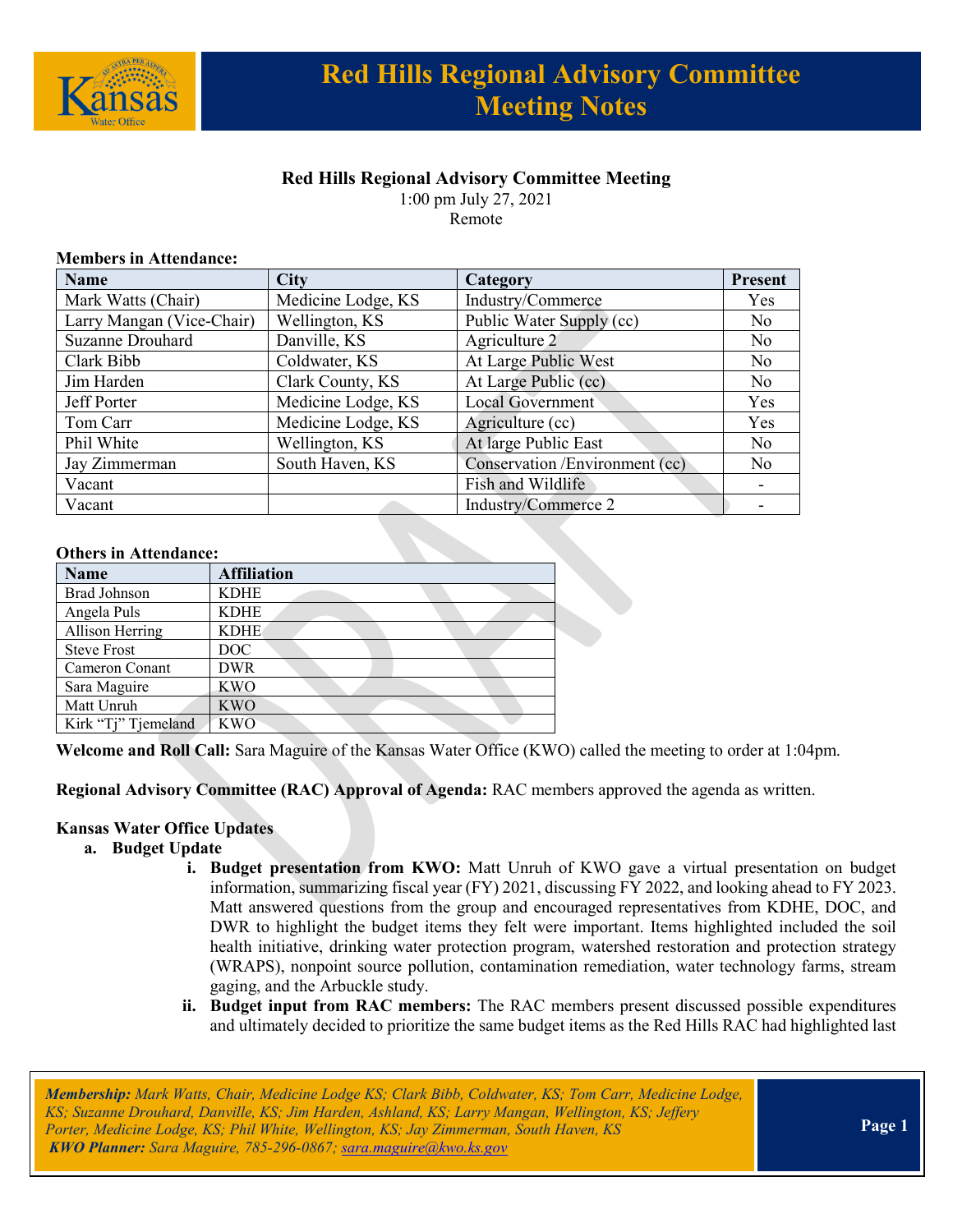

# **Red Hills Regional Advisory Committee Meeting Notes**

year. These items are conservation practices, stream gaging, produced water pilot study, lake project, and Red Cedar control.

### **b. Statewide Updates**

- **i. Legislature:** Tj of KWO provided information on the House Water Committee. The House Water Committee will be holding a meeting in Garden City, KS on August 18, 2021.
- **ii. Kansas Water Plan:** Sara discussed plans to complete the Water Plan by the August KWA meeting. Following the August KWA meeting, there will be a 30-day window for public comments, after which time a final version of the Water Plan can be produced and distributed. Water Plan updates can be found o[n this page.](https://kwo.ks.gov/water-vision-water-plan/water-plan)
- **iii. Kansas Water Authority Meeting:** Matt and Tj summarized the previous three Kansas Water Authority (KWA) meetings, held on May 18, June 9, and June 23, 2021.
- **c. Regional Updates**
	- **i. RAC Membership:** Sara encouraged members to help KWO fill the four vacancies of the Red Hills RAC. Anyone interested in becoming a member can find the application [here](https://kwo.ks.gov/about-the-kwo/regional-advisory-committees) and can continue applying until all positions are filled.
	- **ii. Open discussion from members:** Sara opened the floor for discussion from members, but no comments were made.

### **Regional Activities**

- **a. Produced Water Pilot Update:** Tj provided an update on the Produced Water Pilot project. Due to a problem with the dryer, there is continuing work on the machinery and the timeline to get the system to Kansas has been pushed back. Further work is dependent on continued funding.
- **b. Moving Forward with Action Plans:** No comments were made regarding action plans.

### **Other Business**

- **c. Public comments:** None.
- **d. Questions and Future Issues from RAC Members:** None.
- **e. Future Meetings**
	- **i. Red Hills RAC:** The next RAC meeting will be scheduled around October 2021.
	- **ii. Kansas Water Congress:** The next Water Congress meeting is scheduled for August 16, 2021 in Garden City, Kansas.
	- **iii. Kansas Water Authority:** The next KWA meeting is scheduled for August 17, 2021 in Garden City, Kansas.
	- **iv. House Water Committee:** The next Water Committee meeting is scheduled for August 18, 2021 in Garden City, Kansas.

**Adjourn:** Mark Watts adjourned the meeting at 2:45pm.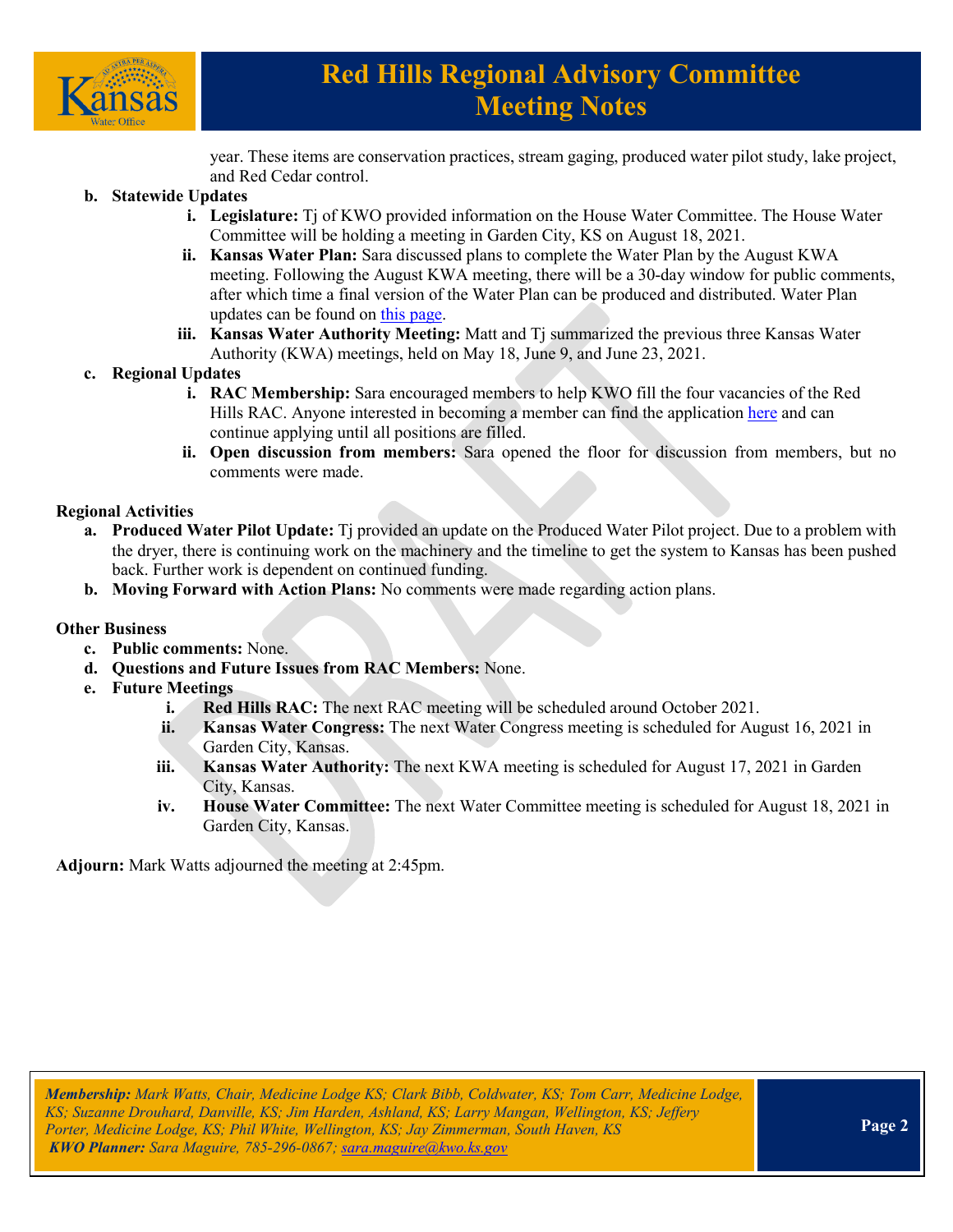# **Red Hills RAC Goals and Action Plans**

**Priority Goal #1: Reduce water usage throughout the region. Conservation should be voluntary and encouraged to use incentive-based policies and programs.**

### **Action Plans:**

- I. Identify data needed to determine if and where water (streamflow or groundwater levels) downtrends are occurring for focusing water conservation efforts.
- II. Identify reuse potential in the region.
- III. Identify barriers to reuse, such as limiting factors and water quality parameters.
- IV. Develop appropriate policy, programs, data or education to address barriers to reuse.
- V. Add streamflow measurements to access changes in streamflow and baseflow contributions on Elm Creek and other priority locations, preferably continuous monitoring gages.
- VI. Identify and promote state program to address Red Cedar invasion.
- VII. Utilize education/information dissemination as developed for the Vision and region. Should include information on water resources, stresses, conservation tools and water use.
- VIII. Identify barriers to conservation in this region.
- IX. Work with local, state and federal programs to offer water conservation programs, including cost-share opportunities.
- X. Address water conservation by water use category.

# **Priority Goal #2: Increase sources of supply through the use of a multipurpose small lake to meet increased demand in specific growth or need areas by 2035.**

### **Action Plans:**

- I. Determine level of support for a reservoir providing future water supply, flood control, and recreation.
- II. Gather public input on possible reservoir for recreation and future water supply.